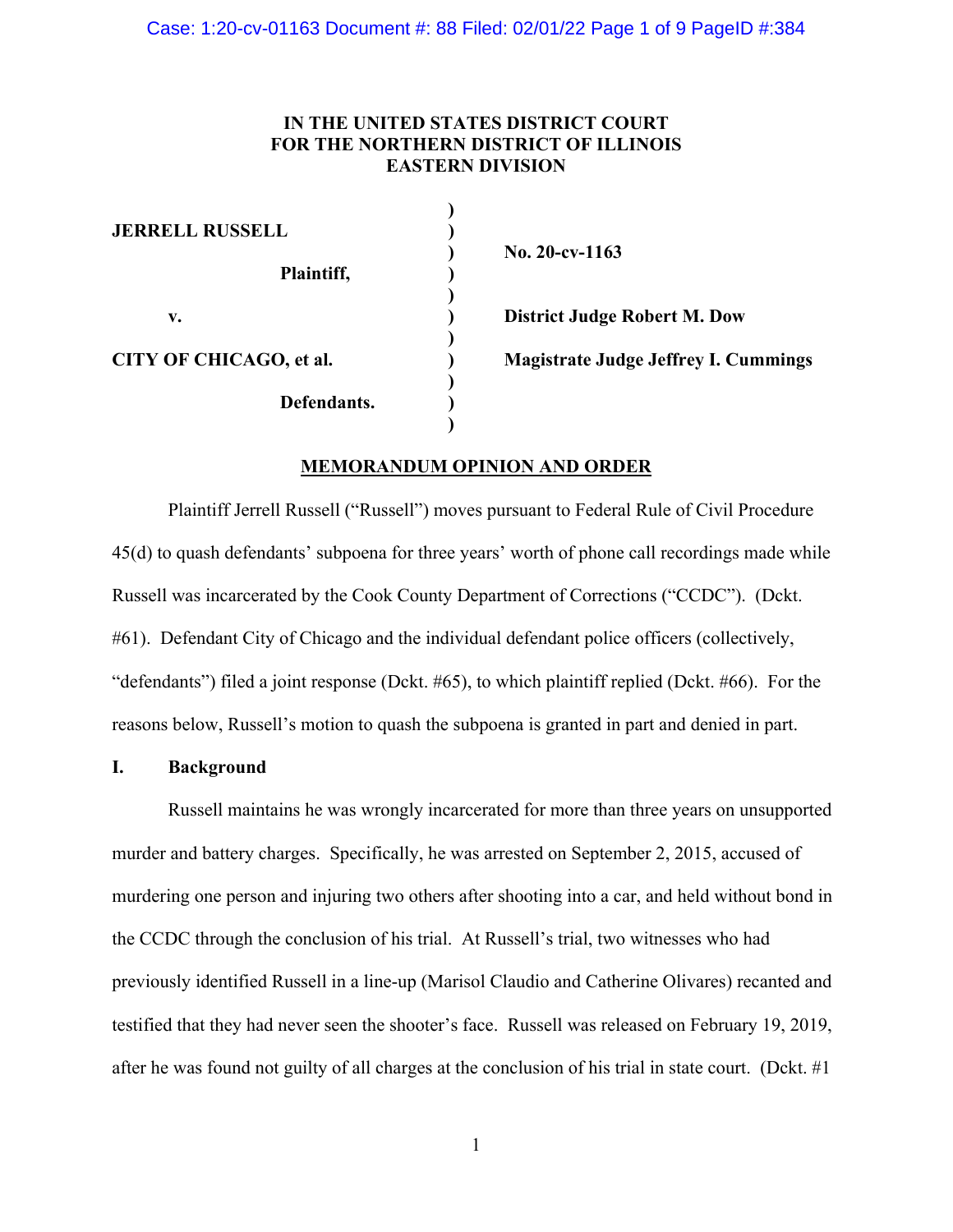### Case: 1:20-cv-01163 Document #: 88 Filed: 02/01/22 Page 2 of 9 PageID #:385

at 4). Russell filed this lawsuit on February 18, 2021, bringing claims concerning a due process violation, conspiracy, malicious prosecution, intentional infliction of emotional distress, and indemnification. (*Id.*). On July 31, 2020, defendants notified Russell's counsel of a subpoena they intended to serve on CCDC. (Dckt. #61-1). Russell objected to the portion of the subpoena that sought all telephone call recordings and phone logs from his time in CCDC custody. (Dckt. #65 at 3).

### **II. Legal Standard**

Federal Rule of Civil Procedure 26 allows for discovery of "any nonprivileged matter that is relevant to any party's claim or defense and proportional to the needs of the case." F.R.Civ.P. 26. Under Federal Rule of Civil Procedure 45(a), a party may issue a subpoena to command production of documents in a person's possession or control. Fed.R.Civ.P. 45(a). A district court must quash or modify a subpoena that requires disclosure of privileged or otherwise protected material (if no exception or waiver applies) or subjects a person to undue burden. Fed.R.Civ.P. 45(d)(3). The party seeking to quash a subpoena bears the burden of demonstrating that such conditions apply. *Wauchop v. Domino's Pizza, Inc.*, 138 F.R.D. 539, 543 (N.D.Ind. 1991). Magistrate judges "enjoy extremely broad discretion in controlling discovery." *Jones v. City of Elkhart*, 737 F.3d 1107, 1115 (7th Cir. 2013).

### **III. Analysis**

#### **A. Russell has standing to challenge defendants' subpoena.**

Before the Court may exercise its authority under Rule 45(c) it must address the threshold issue of standing. If standing is established, the Court must then "balance the burden of compliance on Plaintiff's privacy interests against the benefit of production of the material sought." *Pursley*, 2020 WL 1433827, at \*2. Ordinarily, for a moving party to have standing to

2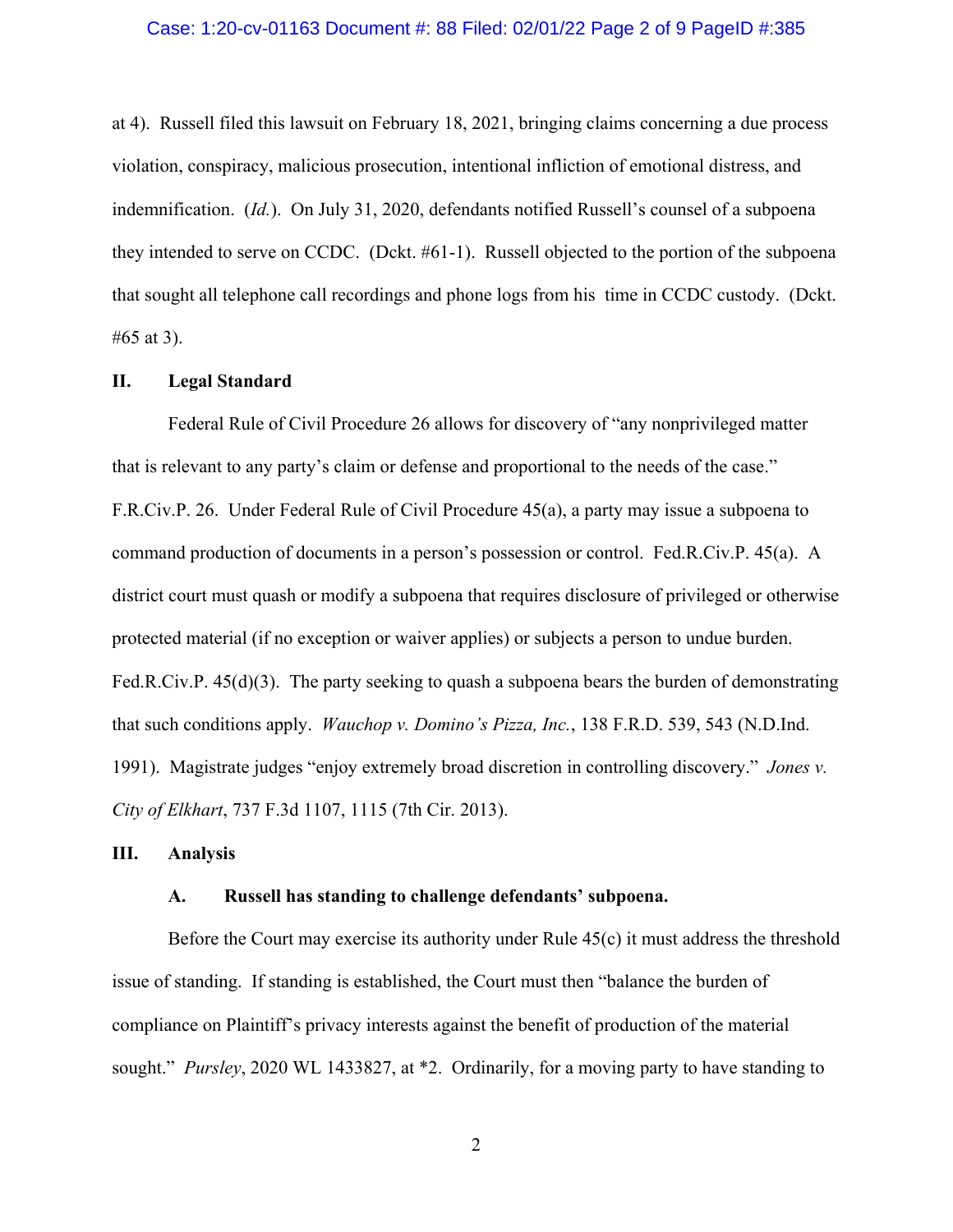### Case: 1:20-cv-01163 Document #: 88 Filed: 02/01/22 Page 3 of 9 PageID #:386

move to quash a subpoena issued to a non-party, the subpoena must infringe upon the moving party's "legitimate interests." *United States v. Raineri*, 670 F.2d 702, 712 (7th Cir. 1982). Such interests are implicated when the movant has a claim of privilege attached to the information or when the subpoena infringes on the movant's privacy interests. *Simon v. Northwestern Univ.*, No. 1:15-CV-1433, 2017 WL 66818, at \*2 (N.D.Ill. Jan. 6, 2017). Even a minimal privacy interest is sufficient to establish standing for a motion to quash. *DeLeon-Reyes v. Guevara*, No. 1:18-cv-01028, 2020 WL 7059444, at \*2 (N.D.Ill. Dec. 2, 2020).

It is no secret that jail authorities monitor and record phone calls made by the incarcerated persons under their supervision. Indeed, inmates in the CCDC are warned in the inmate handbook and in other ways that their calls are being monitored/recorded, *see Bishop v. White, No.* 16 C 6040, 2020 WL 6149567, at \*4 (N.D.Ill. Oct. 20, 2020), and Russell does not argue otherwise. (Dckt. #61 at 2). Consequently, it is beyond dispute that incarcerated persons do not have the same expectation of privacy with respect to their calls that the general public enjoys. *Id.* Nonetheless, courts in this District have reasoned that even when individuals know their calls will be monitored by prison officials, they likely would not expect that recordings of those calls would be turned over to an adverse party in a civil case. *See, e.g., Simon*, 2017 WL 66818, at \*2 ("This court doubts . . . Simon anticipated his remarks to a friend about the weather, slights uttered in a heated lover's quarrel, or any unrelated conversation ranging from the most benign topics (the former) to the most intimate (the latter) would find its way as an exhibit in this lawsuit."). For this reason, courts have held that "an incarcerated individual possesses a sufficient privacy interest in the recordings of her phone calls, such that she has standing to quash a subpoena for those recordings." *DeLeon-Reyes*, 2020 WL 7059444, at \*2 (citing cases).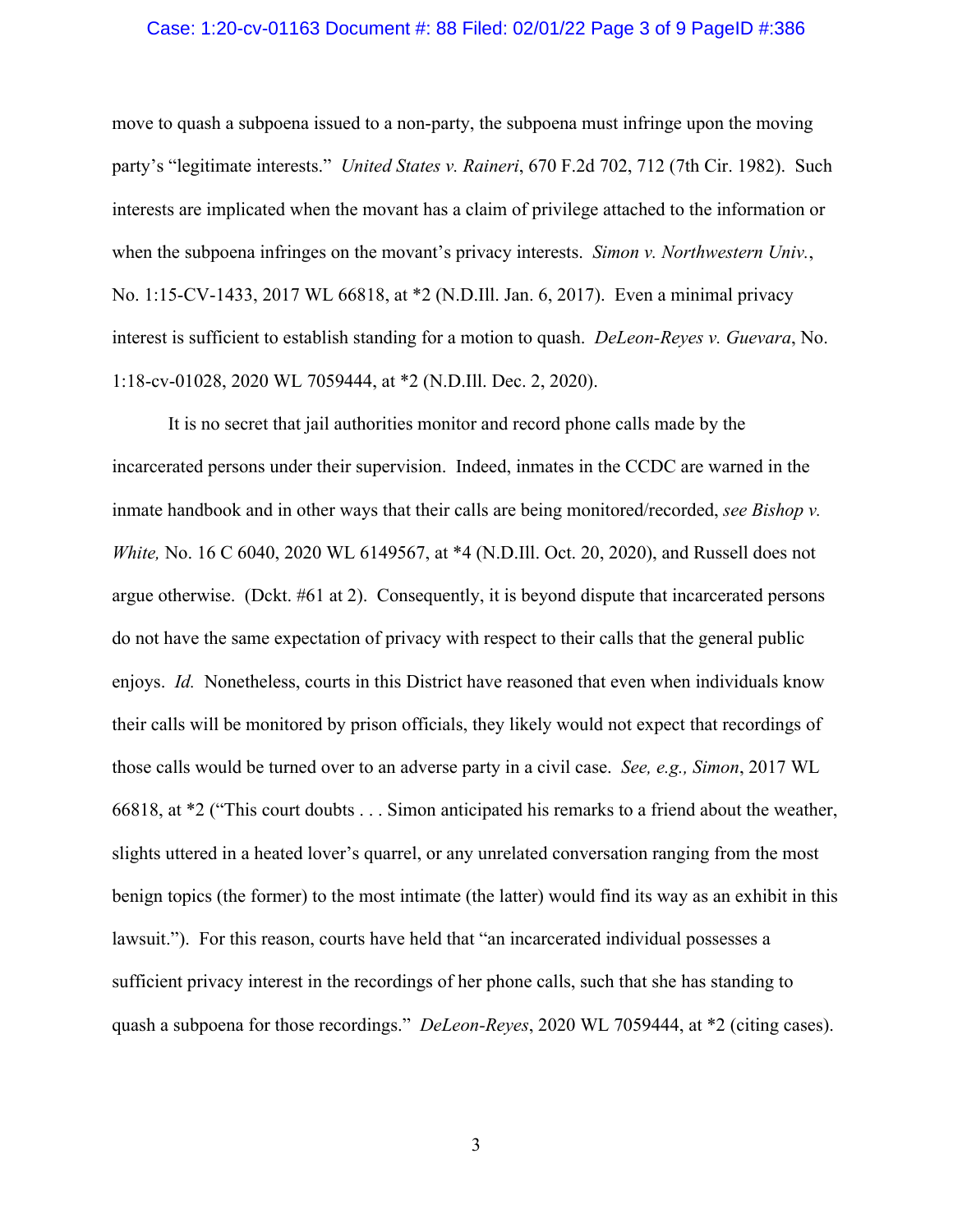### Case: 1:20-cv-01163 Document #: 88 Filed: 02/01/22 Page 4 of 9 PageID #:387

 In this case, Russell has referenced – albeit briefly – his concern regarding the personal nature of the calls he had with his family and friends while he was held in pretrial detention at the CCDC. (Dckt. #66 at 4). Moreover, defendants do not argue that Russell had any expectation that recordings of his pretrial calls would be turned over to his adversaries in posttrial civil litigation. *Cf. Velez v. City of Chicago*, No. 18 C 8144, 2021 WL 3231726, at \*4 (N.D.Ill. July 29, 2021) (finding that plaintiff had not established a privacy interest in recorded calls where it was clear from the content of the calls that "litigation was in mind" and plaintiff made no "showing whatsoever" as to the "intimacy" and "sensitivity" of the calls in question). Consequently, this Court likewise concludes that Russell has cleared the relatively low bar of showing that he has a sufficient privacy interest in the phone calls to provide him with standing to challenge defendants' subpoena. *See, e.g., Bishop*, 2020 WL 6149567, at \*3 (a minimal privacy interest in recorded calls is sufficient to vest plaintiff with standing to challenge a thirdparty subpoena); *Third Degree Films, Inc. v. Does 1-108*, No. 11-3007, 2012 WL 669055, at \*2 (D.Md. Feb. 28, 2012) ("parties need only have '*some* personal right or privilege in the information sought' to have standing to challenge a subpoena to a third party.") (citation omitted).

### **B. Defendants are entitled to the production of Russell's prison call log.**

Although Russell initially objected to the production of his CCDC call log (a list of all of the recorded calls he made while in custody), he did not address this objection in his motion to quash. In his reply, he clarified that he does not "strenuously object to the subpoena for the Call Logs themselves." (Dekt. #66 at 7). Call logs are routinely produced under similar circumstances. *See, e.g., Bishop*, 2020 WL 6149567, at \*7 (ordering production of prison call log where plaintiff did not object). The Court finds that defendants here similarly have a right to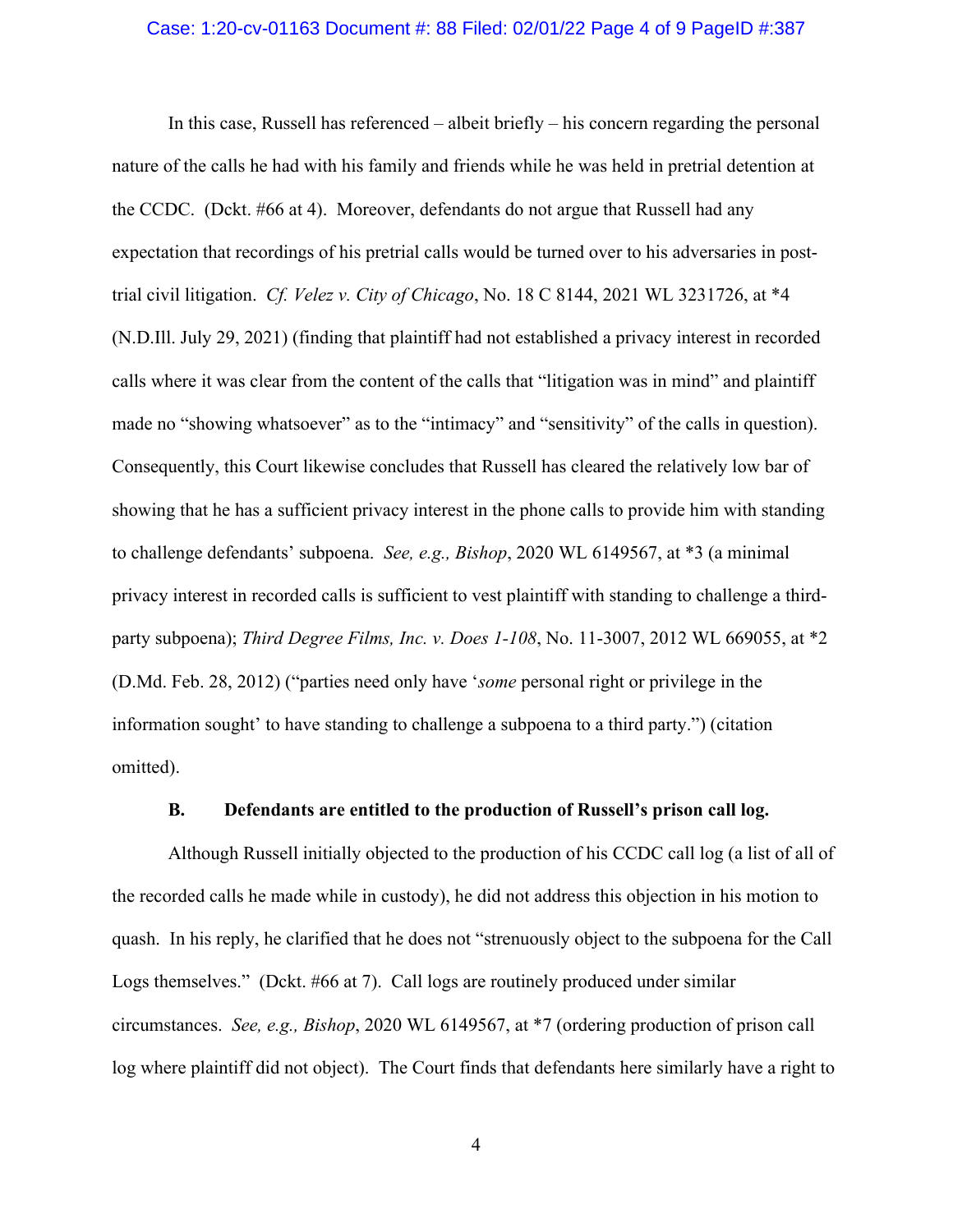obtain the call log from the time Russell was held in pretrial detention in the CCDC between September 2, 2015, and February 19, 2019.

### **C. Defendants have made a sufficient showing to establish that relevant information may be found in the recordings of Russell's calls with certain specified individuals.**

Once standing is established, courts weigh "the privacy interests of the person seeking to quash the subpoena against the relevance and benefit of the information sought." *Rodriguez v. City of Chicago*, No. 18-cv-7951, 2021 WL 2206164, at \*1 (N.D.Ill. June 1, 2021). As noted above in Section III(A), Russell's privacy interests in the calls that he knew were being monitored and recorded are minimal. Accordingly, the burden this subpoena imposes on those interests is not substantial. As for the subpoena's relevance, two main factors separate a permissible subpoena from one that is overbroad: (1) previously discovered evidence supporting the claim that relevant information will be found in the documents sought, and (2) the "narrow tailoring of the subpoena to reflect that discovered evidence." *DeLeon-Reyes*, 2020 WL 7059444, at \*5; *Rodriguez*, 2021 WL 2206164, at \*3. The evidence presented by a party seeking prison phone records need not be extensive. *See Northwestern Mem'l Hosp. v. Ashcroft*, 362 F.3d 923, 931 (7th Cir. 2004) ("[P]retrial discovery is a fishing expedition and one can't know what one has caught until one fishes."). The party must, however, "offer more than mere speculation that the recordings could house relevant evidence." *DeLeon-Reyes*, 2020 WL 7059444, at \*5.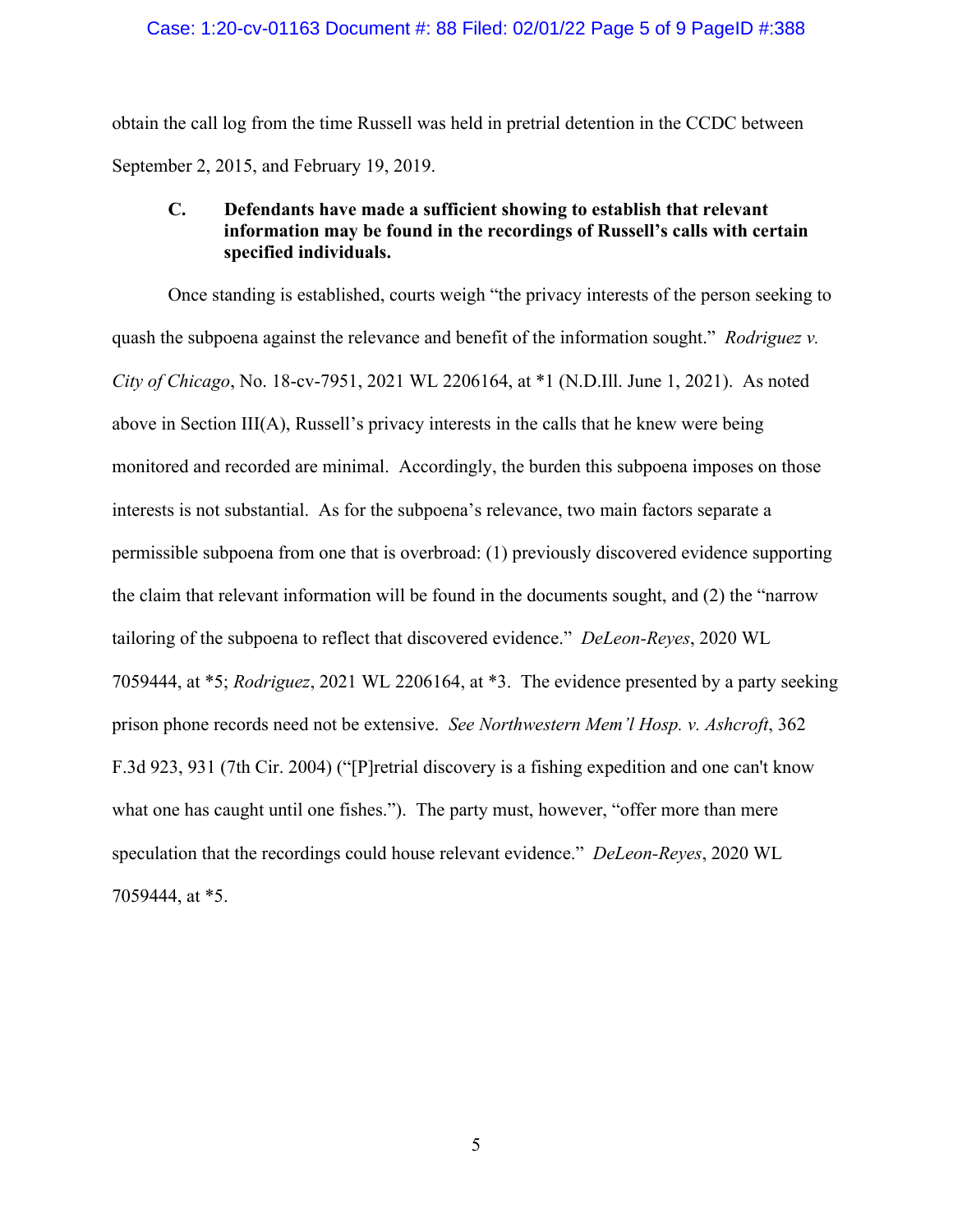## **1. Relevant information may be found in the recordings of calls between Russell and his family members.**

Here, Russell disclosed eight family members who know about his whereabouts at the time of the shooting and the damages he suffered as a result of the subsequent prosecution.<sup>1</sup> (Dckt. #65-5). The Court agrees with defendants that Russell's identification of these individuals as people who possess discoverable information indicates that his recorded conversations with them are likely relevant. *See Rodriguez*, 2021 WL 2206164, at \*2 ("Plaintiff himself has listed these individuals as people with information [that] is relevant to his case, which qualifies as an indication that the recordings would probably contain relevant information."). Furthermore, Russell acknowledged in his interrogatory responses that he has discussed matters related to his claims with these family members. (Dckt. #66 at 5). Although he did not specify when and through what channel those conversations took place, this admission still weighs in favor of disclosure. *See Coleman v. City of Peoria*, No. 15-cv-1100, 2016 WL 3974005, at \*2 (C.D.Ill. July 22, 2016) (deposition testimony showed that the plaintiff had called his co-defendants and witnesses about relevant subject matters).

# **2. Relevant information may be found in recordings of calls between Russell and his attorney.**

Russell does not contend that the recorded conversations between him and his attorney, Michael Krejci, are protected by attorney-client privilege.<sup>2</sup> (Dckt. #66 at 5). Rather, he notes

<sup>&</sup>lt;sup>1</sup> The listed family members are Ethel Russell, Benjamin Russell, Antoinette Russell, Sugoria Russell, Lisa Russell, Shamira Russell, Sherri Russell, and Arianna Figeros.

 $2^{2}$  Such an argument would lack merit. Although the Seventh Circuit has not ruled on this question with regard to the attorney-client privilege, the Court has held that the otherwise applicable marital communication privilege does not apply during recorded prison calls due to the lack of confidentiality that is inherent in such communications. *United States v. Madoch*, 149 F.3d 596, 602 (7th Cir. 1998). Furthermore, multiple other Circuits as well as courts in this District have found that the attorney-client privilege is waived when individuals speak with their attorneys on phone calls they know are being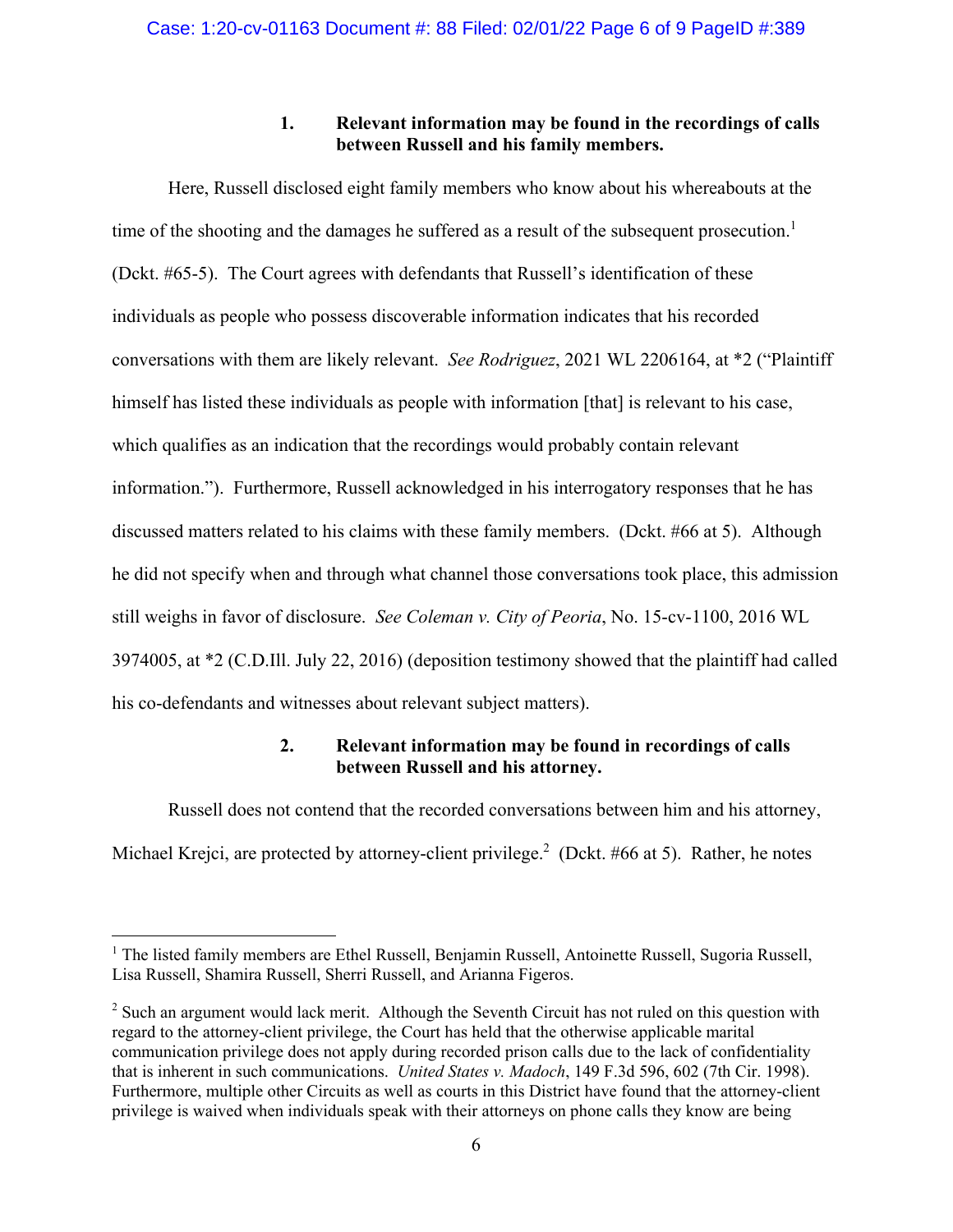### Case: 1:20-cv-01163 Document #: 88 Filed: 02/01/22 Page 7 of 9 PageID #:390

that defendants have not presented evidence to show that Russell ever spoke to his attorney on a recorded line. Point taken. However, Russell acknowledges that: (i) he spoke with his attorney during his period of incarceration; (ii) his initial disclosures identify attorney Krejci as a person with knowledge of the criminal proceedings against him and his conversations with Krejci were most certainly about this relevant topic; and (iii) he does not recall – one way or the other – whether he had such relevant conversations with his attorney *on the recorded phone system*. (Dckt. #65-5 at 2; Dckt. #66 at 5). Defendants have made a sufficient showing to obtain the recordings of any calls Russell had with his attorney if, in fact, any such recordings exist. *Rodriguez*, 2021 WL 2206164, at \*3.

# **3. Relevant information may be found in the recordings of calls between Russell and witnesses to the shooting if any such recordings exist.**

In his initial disclosures, Russell identified prosecution witnesses Jowan Atkins, Marisol Claudio, Adam Ocasio, Jocelyn Carranza, Tommy Glover, Abel Heredia, Samuel Lord III, Catherine Olivares, Bivana Patino, and Victoria Bauer-Spivey as individuals with information on "how they were approached by police officers, their involvement in the investigation, and [the] manner in which the investigating officers conducted their investigation." (Dckt. #65-5 at 4). Defendants argue that any recorded calls from Russell to Ms. Claudio and Ms. Olivares would be particularly relevant because they may indicate whether the women changed their accounts of the shooting "out of fear of reprisal by Plaintiff." (Dckt. #65 at 10). The Court agrees and Russell does not dispute the relevance that any such recorded calls with these witnesses would have.<sup>3</sup>

recorded. *Pursley v. City of Rockford*, No. 18 CV 50040, 2020 WL 1433827, at \*4 (N.D.Ill. Mar. 24, 2020) (citing cases).

 $3$  Since there is no connection between Russell and these prosecution witnesses aside from what they purportedly witnessed regarding the shooting incident at issue, any conversation between Russell and these witnesses would presumably concern this highly relevant topic.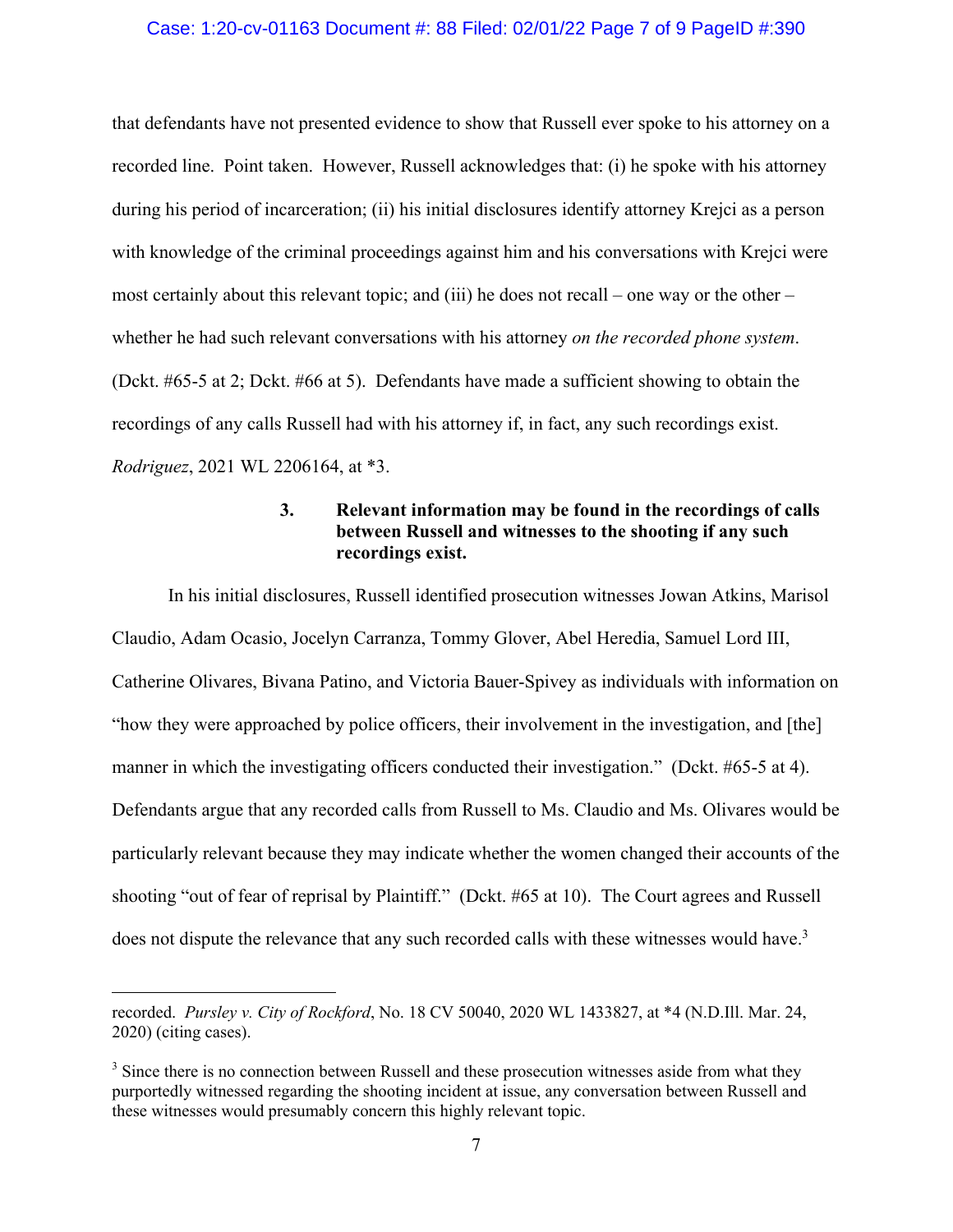### Case: 1:20-cv-01163 Document #: 88 Filed: 02/01/22 Page 8 of 9 PageID #:391

Thus, defendants have made a sufficient showing to obtain recordings of any calls between Russell and these witnesses. *Rodriguez*, 2021 WL 2206164, at \*3.

However, Russell asserts that there are no such recorded calls because he has had just one conversation with only one of the prosecution witnesses while he was on the street, after he was released from pretrial detention, and that he had no other conversations with any of them while he was in the CCDC or anywhere else. (Dckt. #66 at 5). Defendants, for their part, have not established that there were any recorded calls between Russell and the prosecution witnesses because they have not been granted access to Russell's call log. If Russell is correct, the CCDC will have no recorded calls with these witnesses to produce and he will suffer no prejudice by the Court's ruling on this point. If Russell's memory is not completely accurate and there are any recorded calls between him and one or more of the prosecution witnesses, the recordings must be produced to defendants pursuant to their subpoena.<sup>4</sup>

### **D. Defendants' subpoena is otherwise overbroad.**

Defendants' subpoena, as written, seeks the production of *all* of Russell's recorded calls between September 2, 2015, and February 19, 2019. The record contains no evidence regarding the identity of all persons who were parties to such calls, the subject matter of such calls, or the total number of such calls. It is possible that there are dozens (or perhaps hundreds) of recorded calls between Russell and unknown others that even defendants would concede are wholly irrelevant to the parties' claims or defenses in this case. Consequently, the Court finds that defendants' subpoena is overbroad to the extent that it seeks recordings of calls other than those

<sup>&</sup>lt;sup>4</sup> As the Court noted in preceding sections of this opinion, Russell does not claim that he has an unequivocally clear memory regarding whether he had recorded calls with other prospective witnesses and the content of any such calls he had. This is understandable. The calls in question occurred between three and six years ago and Russell has experienced important events (such as his acquittal at his criminal trial and his release from pretrial detention) in the interim.